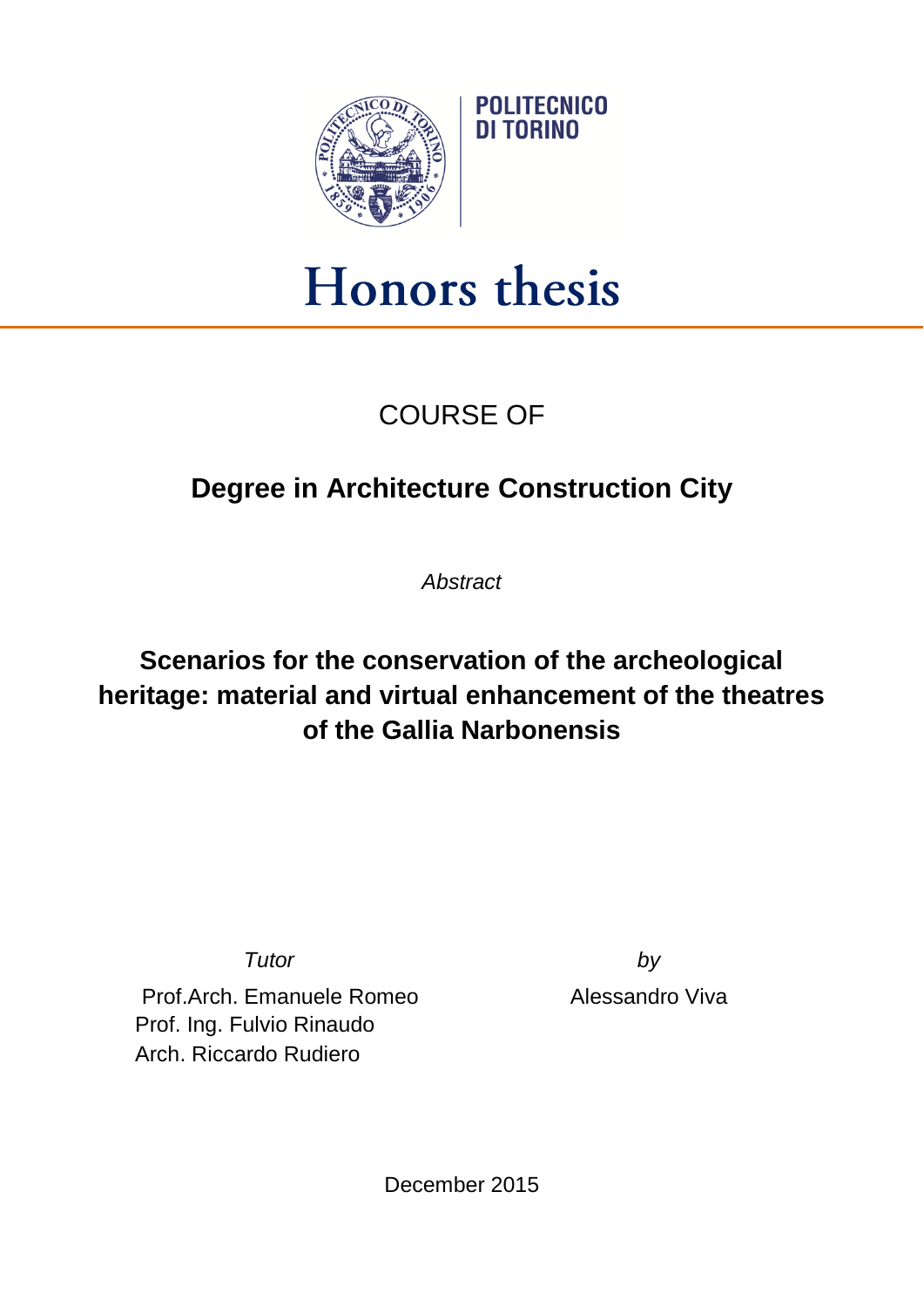The objective of this Master thesis is to outline possible conservation and enhancement strategies for the french roman theatres through research methods concerning the disciplines of Restoration and Geographic Information System (GIS).The study has been carried out according to a multi-scalar criterion: starting from an analysis conducted at national level, the study area has been first restricted to the regional scale, then to the urban and architectural one.

\_\_\_\_\_\_\_\_\_\_\_\_\_\_\_\_\_\_\_

The first part of the thesis deals with a systematic reading of the historiographical debate on the sources, ancient and modern, related to Gaul. This is followed up with a descriptive framework of territorial and time boundaries correlated to the four ancient gallic regions, with a particular focus on *Gallia Narbonensis.* An attentive exam of the *Notitia Dignitatum*  has determined the guidelines for an analysis at a urban level, allowing the differentiation between the *metropoles civitates* and the small urban centres. In this case the decision in favour of a deeper examination on the *Gallia Narbonensis* results in the extension of the study area to the small urban centres. The choice of wide geographical and time borders, has not precluded the possibility to discern, among the multiplicity of issues, the one regarding the "Romanization" of the Independent Gaul. This last issue can be perceived in the construction of a road and marine infrastructure network, as well as in the masonry construction of buildings ad city walls in the gallic *oppida.* Whit a further narrowing of the investigation scope at a architectural scale, the study has focused on the gallo-roman theatres.

The methodological approach has envisaged, initially, the study of historical sources and the research on the theatres traces in the cartographic and iconographic documentation, in many cases useful in substantiating an hypothetical identification of the theatre (fig. 1). Secondly, the methodological approach has consisted in a use of the software *QuantumGIS* in order to guarantee a spatial and geographical management of the data. The extent and the distribution of these data has led to a database that would provide the georeferentiation for the total of all 158 theatres, as well as some basic information (fig. 2). This fist level of knowledge has been implemented, for the 16 theatres of the *Gallia Narbonensis,* with a *link* to a schedule, in *pdf* format, including not only some informations about the theatre but also the related iconographic and cartographic documentation. Lastly only for the theatre of *Arausio,* Orange, a new database has been designed according to specific logical and chronological principles, that should facilitate the reading and the use of the totality of the documentation found (multimedia, literary, iconographic and cartographic sources).

In conclusion, the outcomes of this study have been summarized and ordered into a digital platform in order to promote their knowledge through a website, designed with a very simplified interface (fig. 3).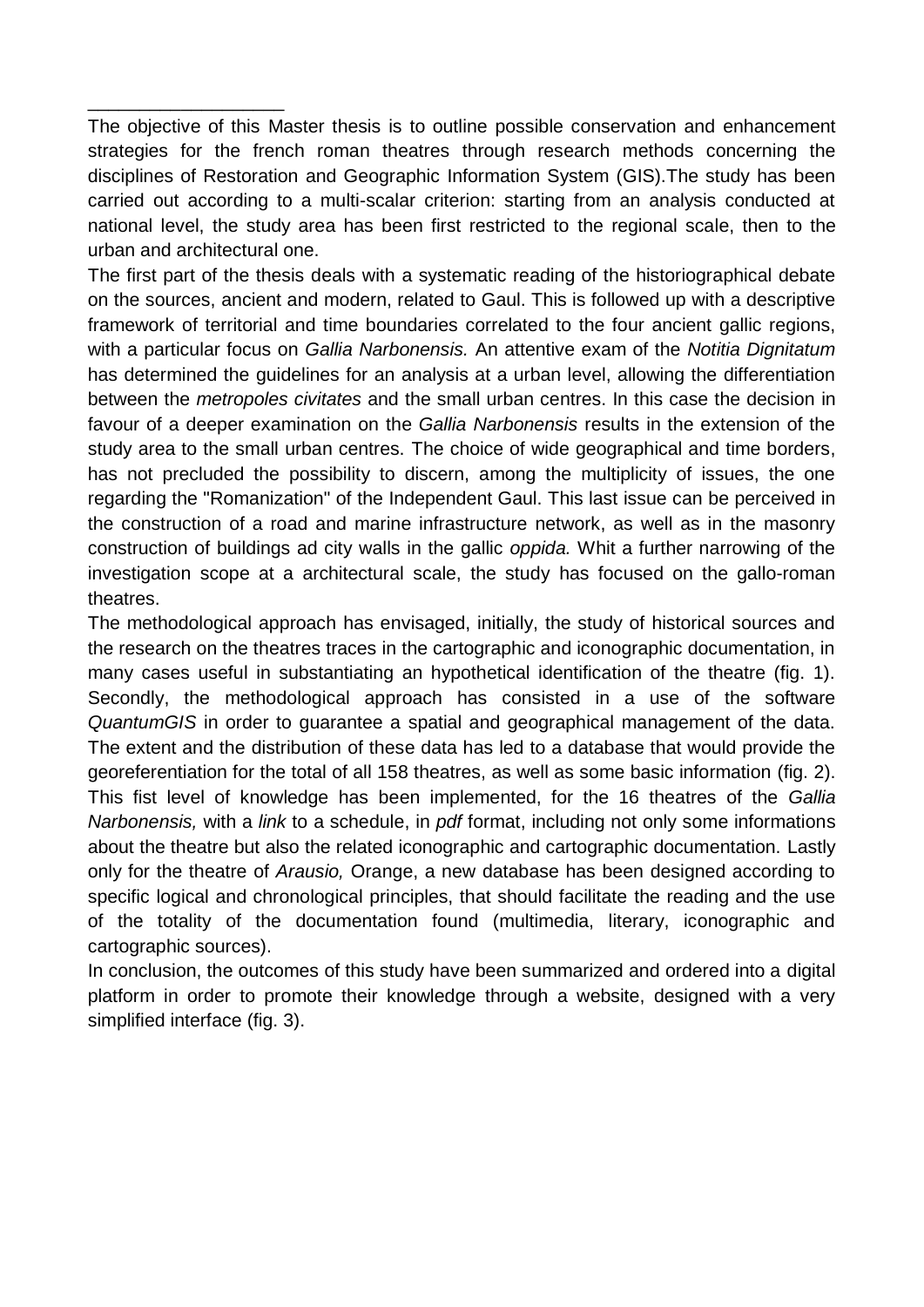

Fig. 1: Schematic representation of the methodology adopted for the analysis of the cartography related to the 158 theatres (graphic elaboration of the author on the basis of images taken from the website of the Bnf and the book: *De Vesontio à Besançon,* Chaman Edition p.73).



Fig. 2: Georeferentiation of the 158 theatres with the software *QGIS* (left) and an extract of the table of records for the first 60 theatres (right).